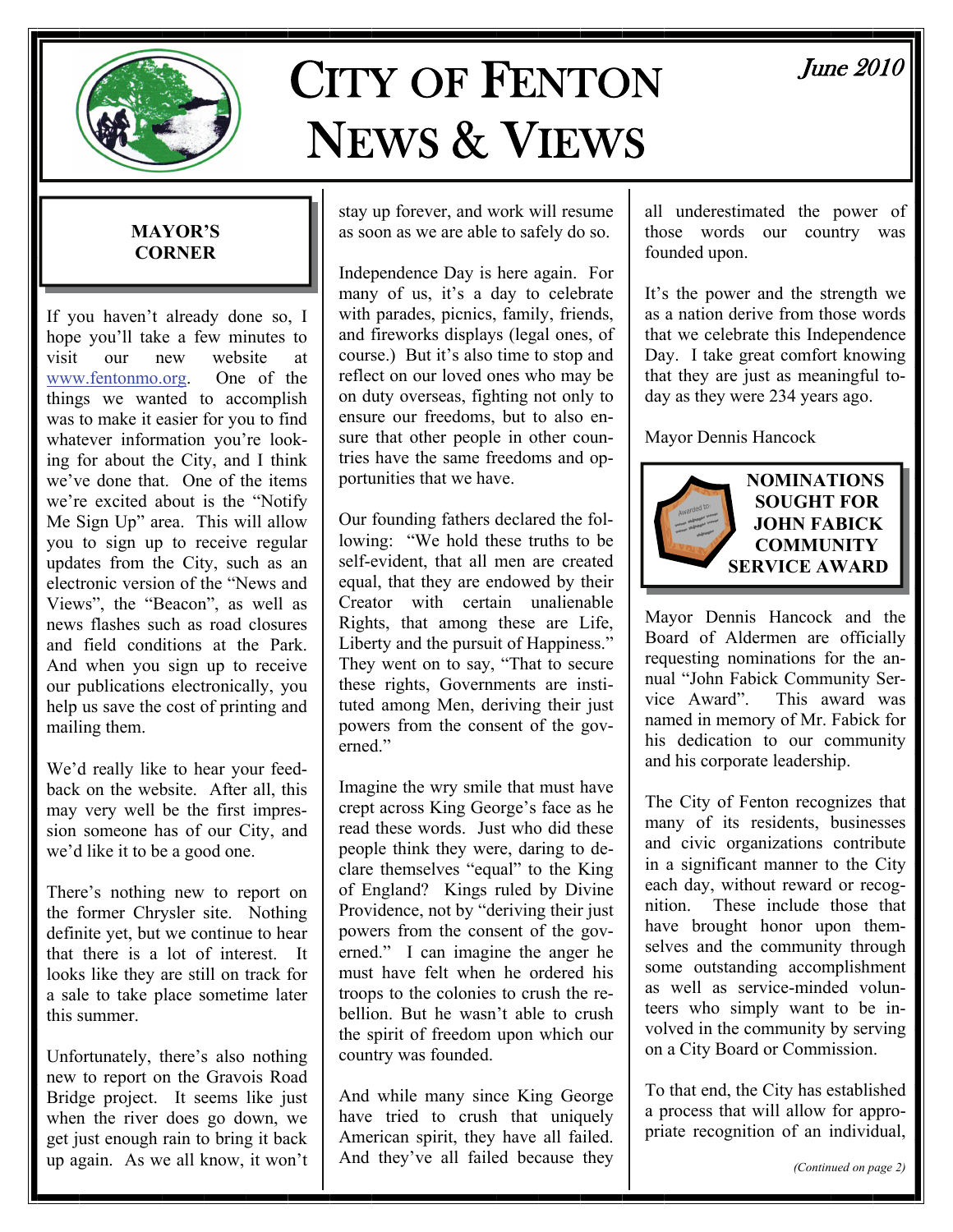*FABICK COMMUNITY SERVICE AWARD NOMINATIONS (Continued from page 1)* 

business or civic group, Board or Commission that has contributed a significant and useful service to the community.

Actions being recognized must benefit the City of Fenton or its residents in some manner. The individual must live or be employed within the Fenton City limits and the business or civic group must be located within the City limits.

Nomination forms will be available on July 1, 2010. To obtain a nominating form, contact City Clerk Diane Monteleone at (636) 343- 2080. All nominations must be forwarded to the City Clerk at City Hall by September 30, 2010. A committee comprised of the Mayor, Board of Aldermen and the City Administrator will meet to review all nominations for a final decision. The award will be presented at the November Board of Aldermen meeting.

#### **COMMUNITY DEVELOPMENT BLOCK GRANT FUNDS FOR 2011 PUBLIC HEARING**

The City of Fenton will hold a public hearing to discuss the allocation of \$20,000.00 in Community Development Block Grant funds which will become available after January 1, 2011. The public hearing will be held at **6:45 p.m.** on **Thursday, June 24, 2010,** at Fenton City Hall.

To further its commitment to fair and equitable treatment of all citizens, the City of Fenton has enacted and/or enforces the following:

- *A Fair Housing Ordinance* prohibiting unlawful discrimination against any person because of race, sex, color, religion, disability, familial status or national origin;
- *A Policy of Nondiscrimination on the Basis of Disability* in the admission or access to, or employment in, its federally assisted programs or activities;
- *A Policy of Equal Opportunity to Participate in Municipal Programs and Services* regardless of race, color, religion, sex, age, disability, familial status, national origin, or political affiliation;
- *A requirement for bidding on CDBG activities that promotes* employment opportunities created by HUD funding and that these opportunities be afforded to low-income community residents and business.

If you would like information regarding the above policies or if you believe you have been unlawfully discriminated against, contact the following municipal official or employee who has been designated to coordinate compliance with equal employment opportunity requirements referenced above.

Leigh Dohack, Deputy City Clerk 625 New Smizer Mill Road Fenton, MO 63026 (636) 343-2080

If you are a person with a disability or have special needs in order to participate in this public hearing, please contact Leigh no later than Friday, June 18, 2010.

For more information call (636) 343-2080 VOICE 1-800-735-2466 RELAY MISSOURI Equal Opportunity Employer

#### **PLANNING & ZONING COMMISSION PUBLIC HEARING**

On **Tuesday, July 6, 2010**, the Planning & Zoning Commission will hold a Public Hearing at **7:00 p.m.** during their regularly scheduled meeting at City Hall to consider the following:

#### **NEW BUSINESS**

A Petition by McDonald's USA, Inc, for Site Plan Review of a proposed drive-through facility addition at 501 Old Smizer Mill Road. The property is zoned "C-1" Commercial Zone District.

For more information, please contact the Community Development Department at (636) 349-8110.



The following businesses have applied for an occupancy permit and are planning on calling Fenton "home":

> *Olde Towne Ice*  18 Fenton Plaza (snow cone sales)

*Tetra Tech EM Inc.*  806 Horan Drive (environmental consulting)

*Brand Energy and Infrastructure Services*  2233 Cassens (scaffolding / light construction)

Welcome to Fenton. We are glad you are here!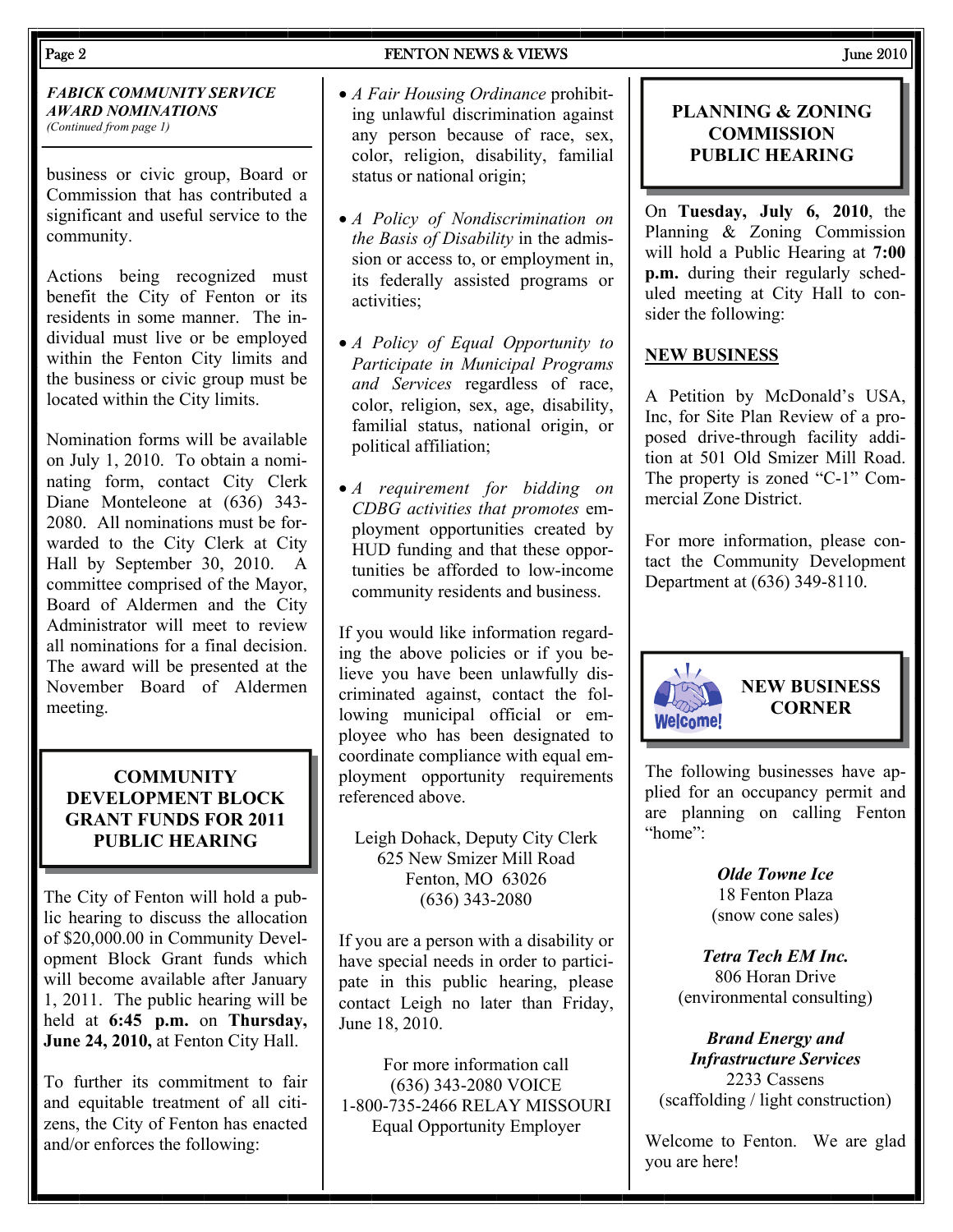

*For information on any of these programs, including fees and times, check out a copy of the "Beacon".* 

#### **YOUTH TENNIS LESSONS**



Ages 5-18, learn how to play the game of tennis with different drills, learn all the shots, how to keep score and most important, have fun. Lessons will be held at Rockwood Summit High School. Bring a tennis racquet and a bottle of water. Session I begins June 7 and Session II begins July 5.

#### **AEROBIC CLASSES**

For ages 16 and older, come join us at RiverChase for one of the many Aerobic classes. The next session begins July 5.

#### **SWIM LESSONS**



The next sessions for swim lessons begin

soon: *Monday-Thursday mornings* lessons begin June 21, *Monday and Wednesday evenings* lessons begin July 12, and *Saturday mornings* lessons begin July 17.

### **PARENT TOT SWIM**



This is an interactive class for parents and tots, ages 6 months to 3

years of age. The next session begins the week of July 12. Classes are available Monday or Wednesday evenings and Saturday mornings.

#### **WATER AEROBICS**

Come join the next session of Water Aerobics. Next session begins the



week of July 31. There are many classes to choose from, including *Water Pilates*, *Aquacise, Total Body Workout*, *Joints in Motion*, and *Aqua Zumba*. You don't have to wait to sign up - come join the current session.

*For information on any or all of these programs (including fees and times), contact RiverChase of Fenton at (636) 343-0067. You can also check out the Beacon online at [www.fentonmo.org](http://www.fentonmo.org).*



#### **FREE YARD WASTE/TRASH OVERFLOW STICKERS**

Don't forget the Board of Aldermen elected earlier this year, to make the six free Yard Waste/Trash Overflow Stickers available to residents for pick up. If you haven't done so, stop by City Hall, Monday through Friday 8:00 a.m. to 4:30 p.m. to get yours.

#### **INDEPENDENCE DAY HOLIDAY**

There will be **no** change to the trash or recycling



pickup the week of July 4th.

#### **OTHER PROBLEM WASTE ITEMS**

Some items need special attention or require special pick-ups.



These items are not banned from disposal in Missouri landfills. Large bulky items such as furniture, metal items, rolls of carpet, etc. cannot be picked up on the normal trash route. The normal trash truck is not designed to take such items and the workers may not have the man-power to handle them without possible injury.

Call Christian Environmental Services at (866) 522-3781 for a special pick-up. There may be a separate charge/fee for these types of items.

Additionally, for remodeling jobs, large roll-off containers can be rented by calling Christian at (866) 522-3781.

#### **RECYCLING CONTACTS**

*Metal and battery recycling* 



- *Fenton World Metals Buyer* (636) 343-8787
- *Midwest Scrap Metals* (636) 671-0159 (also take car batteries)

#### *Tire Recycling*

• *Tire Shredders Unlimited* (636) 677-8471 (there is a charge for this service)

As always if you have questions, please call City Hall at (636) 343- 2080.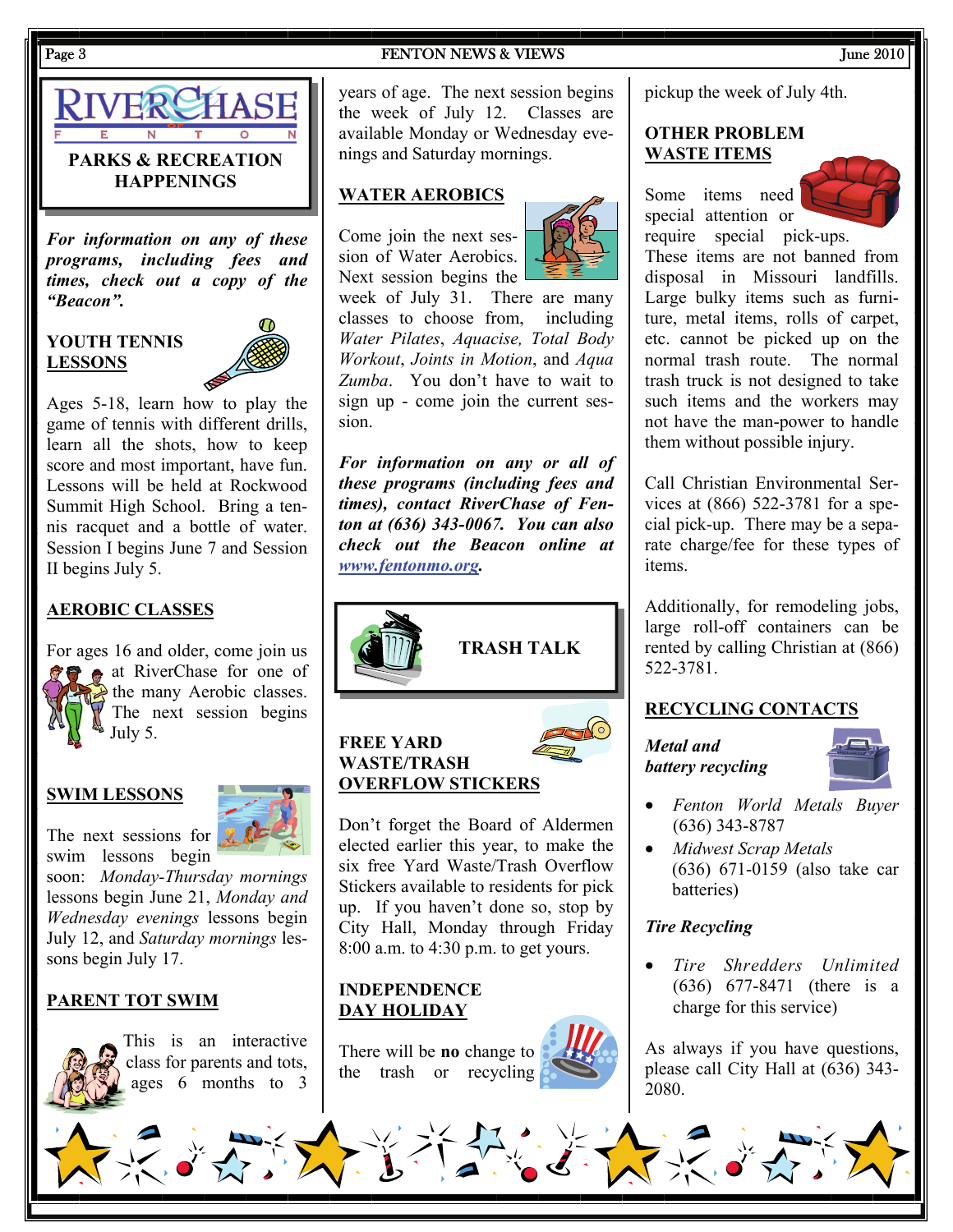#### **ST. LOUIS COUNTY POLICE—FENTON PRECINCT UPDATE**

#### **VACATION SAFETY TIPS**



A few simple steps can help keep your home safe and reduce worry while you are away.

### *Have a Trusted Friend or Relative:*

- Collect your mail, newspapers and advertisements daily
- Mow your lawn, water flowers and perform other yard work as needed
- Park your car in your driveway when possible

#### *Steps to Take Before Leaving:*

- Install timers on some lights, radios or televisions
- Install motion detector lighting or dusk-to-dawn sensors outside
- If you have a burglar alarm, make sure it is properly set
- Inspect all doors and windows including the garage doors to make sure they are properly secured

When you plan your vacation, take a few moments to call your neighborhood precinct to take advantage of our Vacation Inspection Program.

Remember - the more your home

appears occupied while you are away, the less likely you are to become a burglary victim.

#### **CRIME INCIDENT MAPPING SYSTEM**



St. Louis County Police Department has launched an online crime mapping service that allows residents to enter an address and then view icons on the map listing basics of recent crimes. The public can find the database on the St. Louis County Police at [www.stlouisco.com/police](http://www.stlouisco.com/police). Only crimes that occur in the County Police's jurisdiction or municipalities that contract service (City of Fenton) with the County are contained on the site. The interactive mapping site is updated once a day. Visitors can sort crimes by location, date, precinct, and incident type.

**Neighborhood Policing Officer (636) 343-2080 P.O. Aaron Dilks-Ext. 1123** 

> **Precinct Phone (636) 349-8120**



### **2009 AUDITED FINANCIAL STATEMENT NOW AVAILABLE ON-LINE**

The City of Fenton audited financial statement is now available on line for residents to view. Simply go to <www.fentonmo.org> and go to the "Finance Department" page to find the link for the "Audit Reports". The **[2009 Audit Report](http://www.fentonmo.org/DocumentView.aspx?DID=401)** is listed there. Viewing the report will require your computer has Adobe Acrobat viewer installed, but this software is free for download at the Adobe website.

Please contact Finance Director Art DeWitt at (636) 343-3503 ext. 1106 with any questions regarding the financial report.

#### **FREE ADULT SUMMER CLASSES**

Rockwood Adult Education and Literacy provides classes for GED preparation and for transitional testing, both educational and employment testing, and provides ESL classes for adults whose first language is not English. Students can also study online.

Classes are free and open to adults, age 17 and older. Students may enroll at any time during the class session which runs from June 7 through August 6, 2010. Call (636) 938- 2308 for class locations and times.

Volunteers are also needed to work with adult students. Call (636) 938- 2422 to volunteer.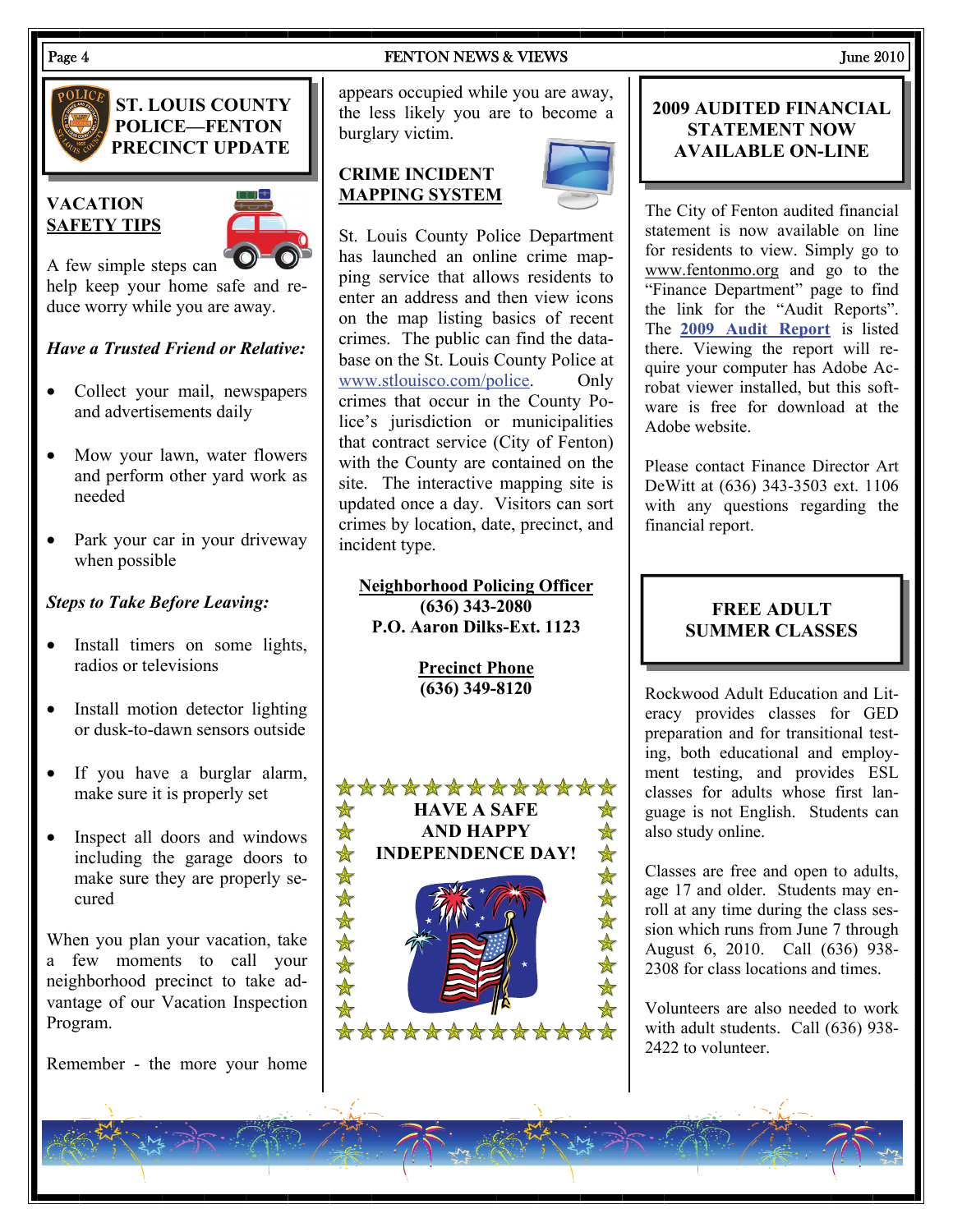#### Page 5 June 2010

**FENTON HISTORICAL SOCIETY** 

**Second Annual Book Fair Saturday, October 2 Swantner House #1 Church Street 10:00 a.m. - 3:00 p.m.** 



Do you have more books than you know what to do with? Consider making a donation to our Book Fair. We are looking for books on a variety of subjects that are **gently used and suitable for resale**.

#### $20Q$

Did you know the City of Fenton was home, at one time, to an orphanage? Between 1906 and 1952 the Hessoun Bohemian Orphanage was located on what is now the grounds of St. Paul and part of Forest Knoll Subdivision. Your Historical Society is gathering information to publish a book on this littleknown piece of Fenton history. If you have any knowledge of or artifacts from this facility, please contact the Society.

For more information please call (636) 326-0808 or (636) 343-4186.



**CHECK OUT FENTON'S NEW UPDATED WEB SITE [www.fentonmo.org](http://www.fentonmo.org) FENTON** 

## **NO VISIT LIST**

You may call City Hall at (636) 343- 2080, if you would like to verify that your address is on Fenton's No Visit List. This list is given to all solicitors who apply for the mandatory permit. You may also call if you would like to add your address to this list.

If you receive an unwanted visit from a Solicitor who cannot produce a valid City of Fenton Permit (with the embossed seal), please call the Fenton Police Precinct at (636) 349-8120.

#### **DECISIONS FROM THE MAY 27 BOARD OF ALDERMEN MEETING**

#### *Decisions*



- $\checkmark$  Reappointed Gordon Luechtefeld as an Alternate Member of the Board of Adjustment with a term expiring May, 2015.
- $\checkmark$  Reappointed Robin Huels to the Human Rights Commission with a term expiring May, 2013.
- $\checkmark$  Approved a Temporary Liquor License submitted by St. Paul Athletic Association for their Soccer Tournament August 20, 21 and 22 and August 27, 28 and 29, 2010.
- $\checkmark$  Approved seeking bids for Engineering Services related to the con-

struction of the Fenton Creek Bridge.

- $\checkmark$  Approved the request from Uni-Group to hold their annual 5K Run benefiting the United Way on Saturday, September 11, 2010 from  $8.30 - 9.15$  a.m.
- $\checkmark$  Approved the donation of 75 day passes to the Meramec Valley Branch Library for the Summer Reading Program participants.

#### *Ordinances*



**#3132** Approves a Special Use Permit petitioned by T-Mobile to replace three existing antennas and add supporting ground equipment at 1287-A Smizer Mill Road.

**#3133** Approves a Maintenance/ Facility Removal Agreement between T-Mobile and the City of Fenton to co-locate on an existing telecommunications facility located at 1287-A Smizer Mill Road.

**#3134** Repeals Ordinance 2918 and enacts a new Ordinance designating Commerce Bank as the City Depository and authorizes City staff to conduct banking activity with Commerce Bank.

**#3135** Amends Ordinance 2791 by repealing Section 1000 and enacts a new Section 1000 - Debt Management Policy.



#### *Pending Legislation*

**Bill 10-42** Approves a Contract for water facility relocation and license to utilize easement between the City of Fenton, Missouri and the Missouri American Water Company for the Old Gravois Road Bridge Replacement Project.